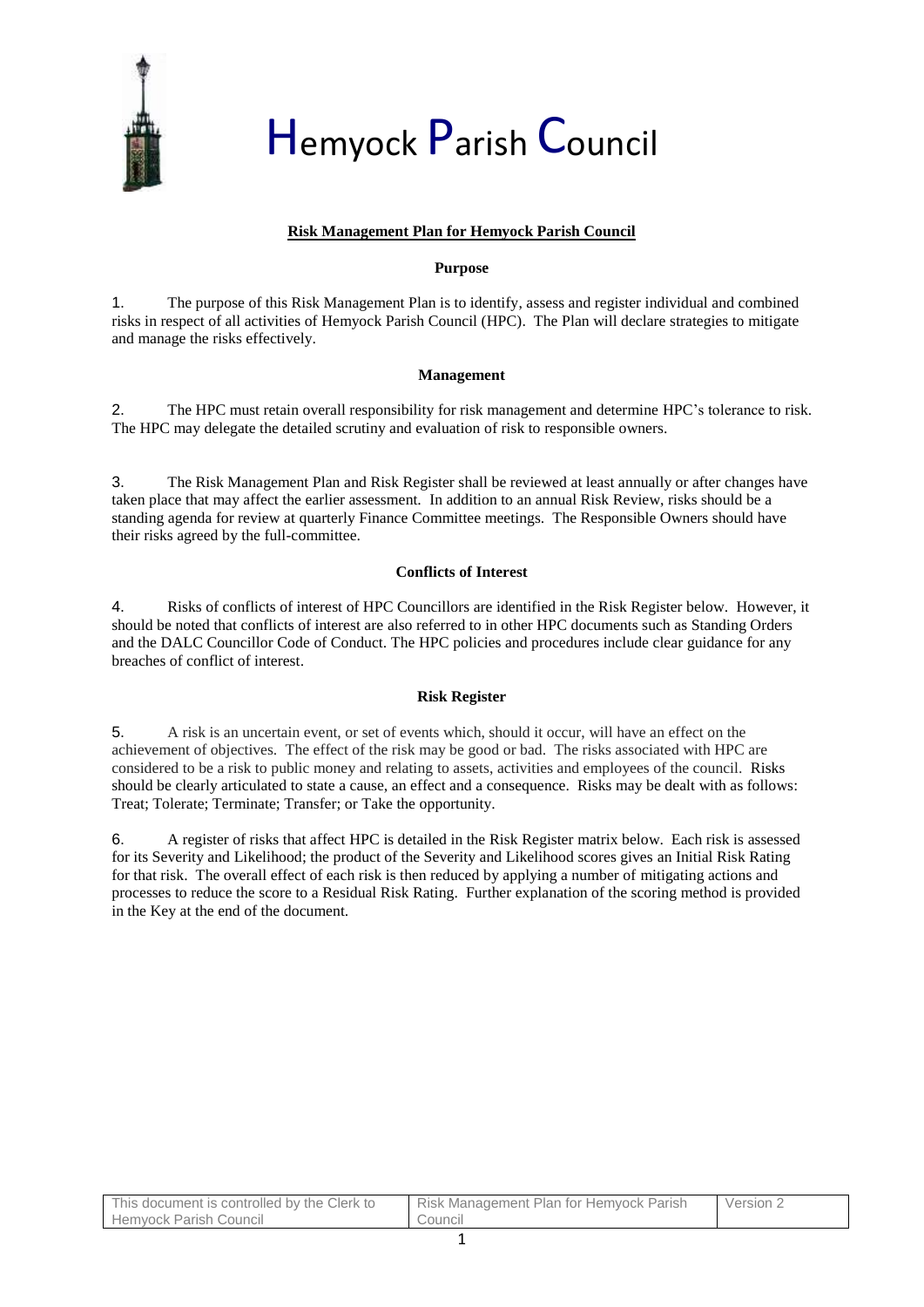# **RISK REGISTER – ASSESSMENT AND MITIGATION**

| <b>Location:</b> | <b>Hemvock Parish.</b><br><b>Devon. EX15 3--</b> | <b>Description of</b><br><b>Activity:</b> | Risks Associated with the Responsibilities of the Hemyock<br><b>Parish Council</b> | <b>Reference No:</b> | <b>HPC 001</b> |
|------------------|--------------------------------------------------|-------------------------------------------|------------------------------------------------------------------------------------|----------------------|----------------|
|                  |                                                  |                                           |                                                                                    |                      |                |

| <b>Risk Assessment and Detail</b><br>(Precursor: There is a risk that/of )                                                                                                               |                | <b>Initial Risk Rating*</b>  |              |             | <b>Risk Mitigation Actions</b>                                                                                                                                                                                                                |                | <b>Residual Risk Rating*</b> |                |            |  |
|------------------------------------------------------------------------------------------------------------------------------------------------------------------------------------------|----------------|------------------------------|--------------|-------------|-----------------------------------------------------------------------------------------------------------------------------------------------------------------------------------------------------------------------------------------------|----------------|------------------------------|----------------|------------|--|
|                                                                                                                                                                                          | S              | L                            | $\mathbf{R}$ | Cat         |                                                                                                                                                                                                                                               | S              | L                            | $\mathbf{R}$   | Cat        |  |
|                                                                                                                                                                                          |                | Section $1 -$ Administration |              |             |                                                                                                                                                                                                                                               |                |                              |                |            |  |
| 1.1. Computer records may be lost/corrupted due to<br>theft/computer fault leading to loss of irreplaceable records.                                                                     | 5              | 3                            | 15           | Orge<br>Med | • Use latest Anti-Virus protection software<br>Back-up data.<br>• Keep back-up in $2nd$ location.<br>• Renew/replace IT equipment regularly.<br>• Independent checks and advice                                                               | 5              |                              | 5              | Grn<br>Low |  |
| 1.2. Minutes are incorrectly recorded due to error leading to<br>wrong information being made available.                                                                                 | 3              | $\overline{4}$               | 12           | Orge<br>Med | • Comprehensive agenda<br>• Good chairmanship of meetings<br>• Early draft for comment<br>• Accuracy formally agreed at PC meeting<br>• Clerk training.                                                                                       | 2              |                              | 2              | Grn<br>Low |  |
| 1.3. Meeting agenda is not displayed on notice boards before a<br>meeting due to an unplanned/unforeseen occurrence leading to<br>a breach of regulations and discontented parishioners. | $\overline{2}$ | $\overline{4}$               | $\,8\,$      | Orge<br>Med | • Clerk to arrange back-up to publish agenda<br>• Publish agenda on-line<br>• Keep meeting time/place to regular timetable<br>• Clerk awareness training.                                                                                     | $\overline{2}$ |                              | 2              | Grn<br>Low |  |
| 1.4. Lack of engagement with DCC/MDDC due to lack of<br>people/commitment leading to political isolation of the Parish.                                                                  | 4              | 3                            | 12           | Orge<br>Med | • Committed councillors<br>• Clear responsibilities<br>• DCC/MDDC councillors attend PC Meetings<br>• Routine liaison with DCC/MDDC as required                                                                                               | $\overline{2}$ | $\overline{2}$               | $\overline{4}$ | Grn<br>Low |  |
| 1.5. Insurance cover is inadequate to cope with<br>unplanned/emergency events causing financial loss to the<br>Parish.                                                                   | 5              | $\overline{4}$               | 20           | Red<br>Hi   | • Ensure relevant/affordable insurance cover.<br>• Review insurance annually or after significant<br>change.<br>• Clerk to be responsible owner<br>• Councillors to advise Clerk of level/amount of<br>insurance required<br>• Clerk training | 3              |                              | 3              | Grn<br>Low |  |

| `l∆rk<br>Hemvock<br>Parish<br>the<br>Counci<br>controlled<br>to<br>document<br>' his<br>uuuuilloill<br><b>UIGIN</b><br>$\sim$ | ∵ Paris∟<br>Council<br>Plan,<br>Hemvock<br>Risk Manadement<br>$\sim$ 16 | Version. |
|-------------------------------------------------------------------------------------------------------------------------------|-------------------------------------------------------------------------|----------|
|                                                                                                                               |                                                                         |          |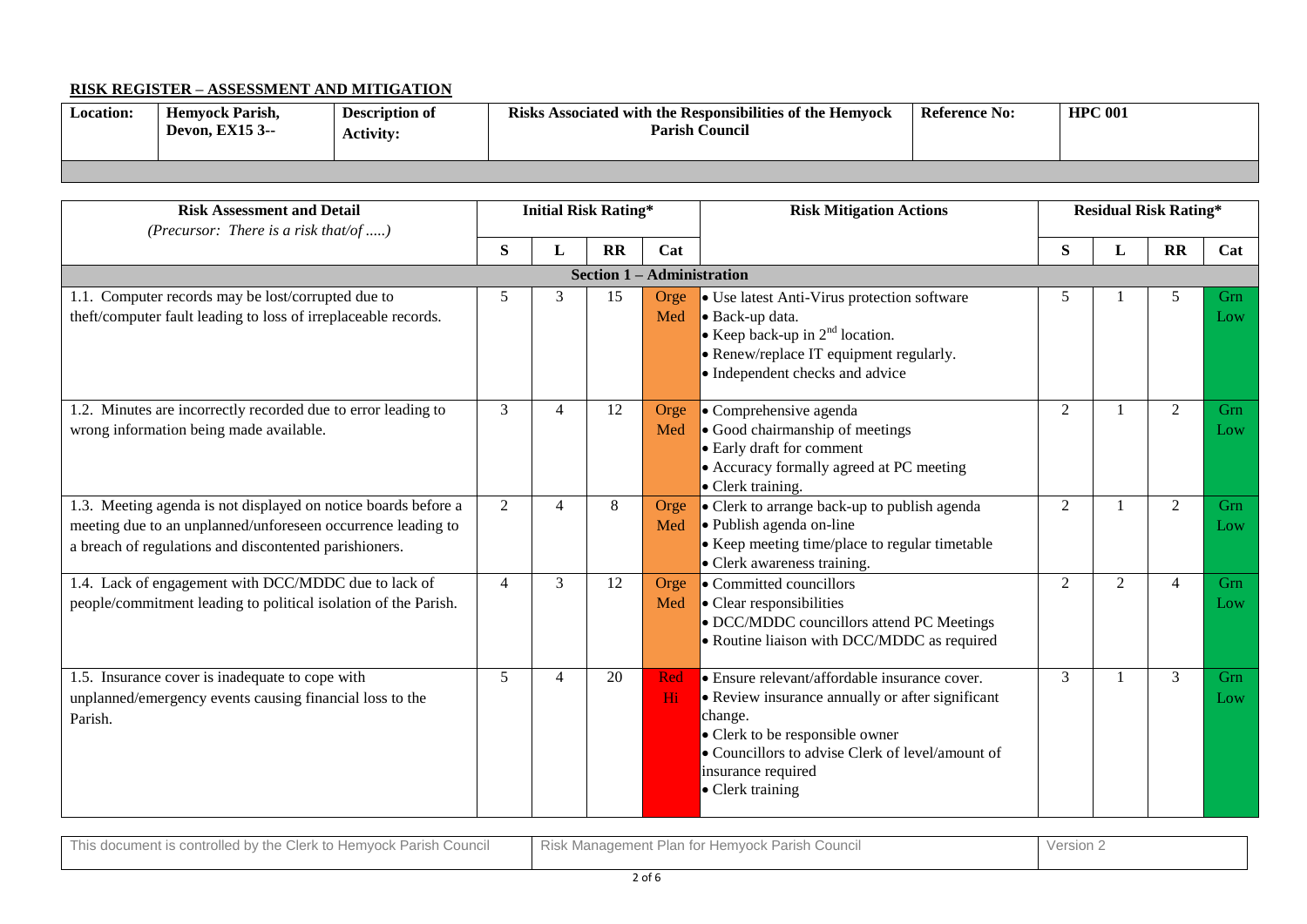| <b>Risk Assessment and Detail</b><br>(Precursor: There is a risk that/of )                                                          | <b>Initial Risk Rating*</b> |                |                 |                            | <b>Risk Mitigation Actions</b>                                                                                                                                                                                                                                                                                           | <b>Residual Risk Rating*</b> |              |                |            |  |  |
|-------------------------------------------------------------------------------------------------------------------------------------|-----------------------------|----------------|-----------------|----------------------------|--------------------------------------------------------------------------------------------------------------------------------------------------------------------------------------------------------------------------------------------------------------------------------------------------------------------------|------------------------------|--------------|----------------|------------|--|--|
| S                                                                                                                                   |                             | L              | $\mathbf{R}$    | Cat                        |                                                                                                                                                                                                                                                                                                                          | S                            | $\mathbf L$  | <b>RR</b>      | Cat        |  |  |
| <b>Section 2</b><br>- Parish Assets                                                                                                 |                             |                |                 |                            |                                                                                                                                                                                                                                                                                                                          |                              |              |                |            |  |  |
| 2.1. Parish owned assets are poorly maintained leading to<br>unsightly/dangerous property which could cause harm to<br>individuals. | 5                           | $\overline{4}$ | 20              | Red<br>Hi                  | $\bullet$ Asset register – correct and checked<br>• Appoint a responsible owner<br>• Regular checks of assets + photographs<br>· Maintenance programme<br>· Ensure funding is available<br>· Fault/damage reporting process thro' Clerk and<br>PC members.<br>• Insurance for $3rd$ Party liability                      | 3                            |              | 3              | Grn<br>Low |  |  |
| 2.2. Parish owned assets are insecure leading to theft/injury<br>that could deny use to the Public.                                 | $\overline{4}$              | $\overline{4}$ | 16              | Red<br>Hi                  | • Appoint a responsible owner<br>• Regular checks<br>· Maintenance programme<br>• Report fault/damage/theft to Clerk and/or PC<br>member (after Police informed).<br>• Insurance of items and $3^{rd}$ Party liability<br>• Liaison with local Police for prevention<br>• Report incidents to Police                     | 3                            | -1           | $\overline{3}$ | Grn<br>Low |  |  |
| 2.3. Parish owned assets are damaged due to a natural<br>event/human event leading to denial of services                            | 5 <sup>5</sup>              | $\overline{4}$ | $\overline{20}$ | Red<br>Hi.                 | • Appoint a responsible owner<br>• Regular checks<br>· Maintenance programme<br>· Fault/damage reporting process thro' Clerk and<br>PC member<br>• Insurance of items and $3^{rd}$ Party liability<br>• Security precautions/protection<br>• Report incident to Police (possibly)                                        | $\overline{4}$               | $\mathbf{1}$ | $\overline{4}$ | Grn<br>Low |  |  |
|                                                                                                                                     |                             |                |                 | <b>Section 3 – Finance</b> |                                                                                                                                                                                                                                                                                                                          |                              |              |                |            |  |  |
| 3.1. There is a loss of income to the PC leading to<br>loss/degradation of facilities and denial of service.                        | 5                           | $\overline{4}$ | 20              | Red<br>Hi                  | • Put aside funds for projects – strategic planning<br>• Prioritise spending<br>· Financial discipline<br>· Public meetings and communication with<br>parishioners<br>• Liaison/assistance with MDDC and DCC<br>• Ensure sufficient precept for needs<br>• Investigate/utilise alternative methods to generate<br>income | 3                            |              | 3              | Grn<br>Low |  |  |
| This document is controlled by the Clerk to Hemyock Parish Council                                                                  |                             |                |                 |                            | Risk Management Plan for Hemyock Parish Council                                                                                                                                                                                                                                                                          | Version 2                    |              |                |            |  |  |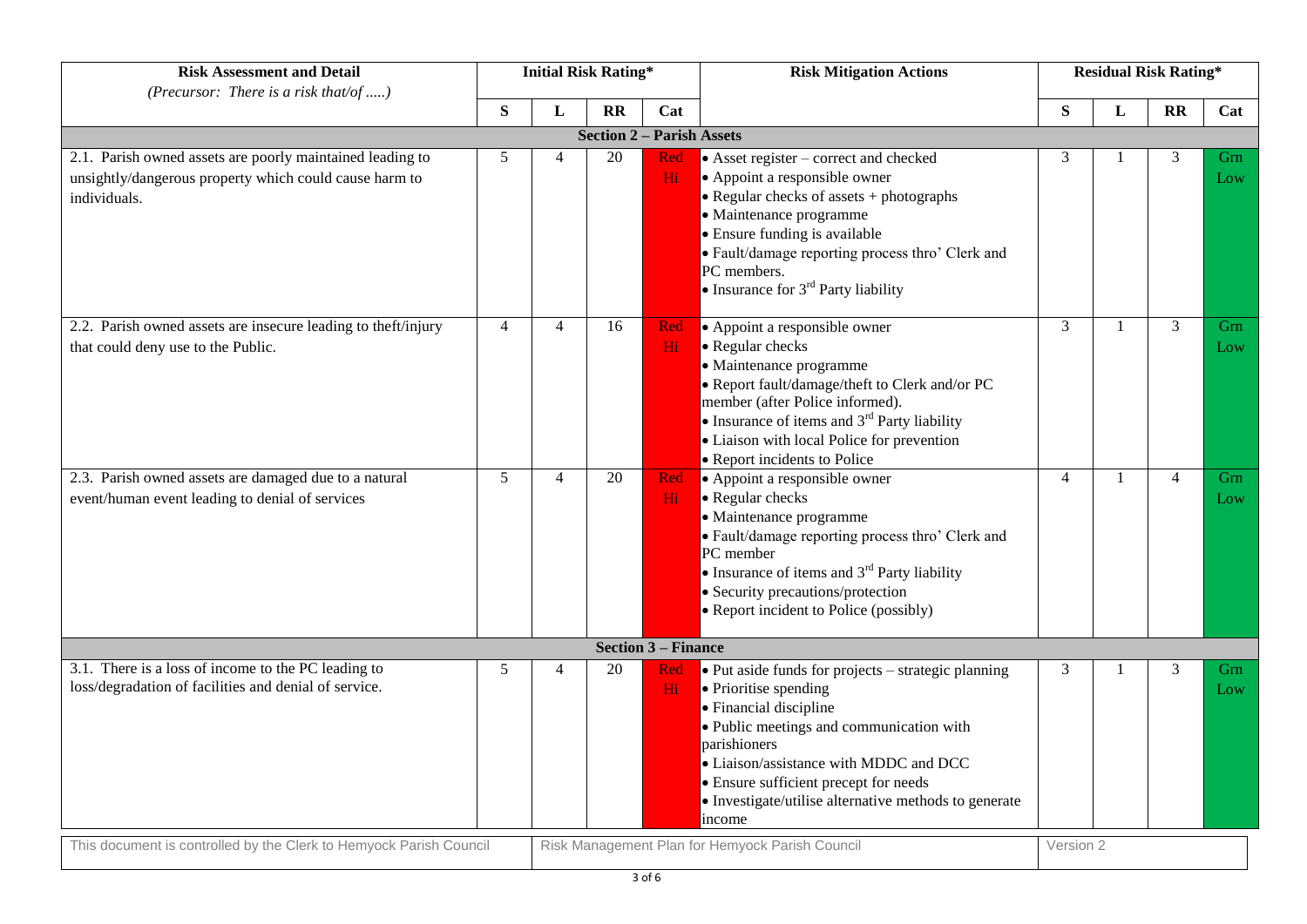| <b>Risk Assessment and Detail</b><br>(Precursor: There is a risk that/of )                                                                        | <b>Initial Risk Rating*</b> |                |                                 |                              | <b>Risk Mitigation Actions</b>                                                                                                                                                                  | <b>Residual Risk Rating*</b> |                |                |            |  |
|---------------------------------------------------------------------------------------------------------------------------------------------------|-----------------------------|----------------|---------------------------------|------------------------------|-------------------------------------------------------------------------------------------------------------------------------------------------------------------------------------------------|------------------------------|----------------|----------------|------------|--|
|                                                                                                                                                   | S                           | L              | <b>RR</b>                       | Cat                          |                                                                                                                                                                                                 | S                            | L              | <b>RR</b>      | Cat        |  |
|                                                                                                                                                   |                             |                | $-$ Commons<br><b>Section 4</b> |                              |                                                                                                                                                                                                 |                              |                |                |            |  |
| 4.1. Lack of maintenance to the commons causes<br>unsightly/inaccessible areas thereby denying access to the<br>public and danger to individuals. | 5                           | 3              | 15                              | Orge<br>Med                  | • Appoint a responsible owner<br>• Carry out regular checks<br>· Undertake regular maintenance<br>• Seek independent advice<br>• Plan/allocate funding<br>• Adequate insurance                  |                              |                |                | Grn<br>Low |  |
| 4.2. Activities on the commons cause excessive disruption<br>leading to annoyance and degradation of habitat.                                     | 3                           | 3              | 9                               | Orge<br>Med                  | • Appoint a responsible owner<br>• Carry out regular checks<br>• Seek external advice if required<br>• Ensure activities are authorised                                                         | $\overline{2}$               | 2              | $\overline{4}$ | Grn<br>Low |  |
|                                                                                                                                                   |                             |                |                                 | <b>Section 5 – Cemetery</b>  |                                                                                                                                                                                                 |                              |                |                |            |  |
| 5.1. Lack of maintenance to the cemetery trees/shrubs/grass<br>causes an unsightly area and danger to the public.                                 | 5                           | 3              | 15                              | Orge<br>Med                  | • Appoint a responsible owner<br>• Carry out regular checks<br>· Undertake regular maintenance<br>• Plan/allocate funding<br>• Adequate insurance                                               | $\overline{c}$               |                | 2              | Grn<br>Low |  |
| 5.2. Cemetery infrastructure (fence, gate, paths, shed) become<br>unsafe/unusable due to age/wear/no-maintenance causing<br>danger to visitors.   | 5                           | 3              | 15                              | Orge<br>Med                  | • Appoint a responsible owner<br>• Carry out regular checks<br>· Undertake regular maintenance<br>• Plan/allocate funding<br>• Adequate insurance                                               | 3                            | $\overline{1}$ | 6              | Grn<br>Low |  |
| 5.3. Grave-stones may become unstable and fall over causing<br>danger to visitors and an unsightly environment.                                   | $\overline{4}$              | $\overline{3}$ | 12                              | Orge<br>Med                  | • Appoint a responsible owner<br>• Carry out regular checks<br>• Contact next of kin (or War Graves Commission)<br>to maintain<br>• Plan/allocate funding (if required)<br>• Adequate insurance | $\overline{3}$               | $\mathbf{1}$   | $\overline{3}$ | Grn<br>Low |  |
|                                                                                                                                                   |                             |                |                                 | <b>Section 6 - Footpaths</b> |                                                                                                                                                                                                 |                              |                |                |            |  |
| 6.1. Lack of maintenance to footpaths causes<br>unsightly/inaccessible areas thereby denying access to the<br>public and danger to individuals.   | 5                           | 3              | 15                              | Orge<br>Med                  | • Appoint a responsible owner<br>• Carry out regular checks<br>· Undertake regular maintenance<br>• Liaise with land owners<br>• Plan/allocate funding (P3 Scheme)                              | 2                            |                | 2              | Grn<br>Low |  |

| Thie,<br>v the Clerk<br>` Hemvock<br>Council<br>Parish<br>s controlled bv<br>∵to . | $\overline{\phantom{a}}$<br>Council<br>$+$ $ +$ $-$<br>.<br>. Parish<br>Management<br>: Hemvock ,<br>Risk N<br>Plan.<br>1 V I | Versior |
|------------------------------------------------------------------------------------|-------------------------------------------------------------------------------------------------------------------------------|---------|
|                                                                                    |                                                                                                                               |         |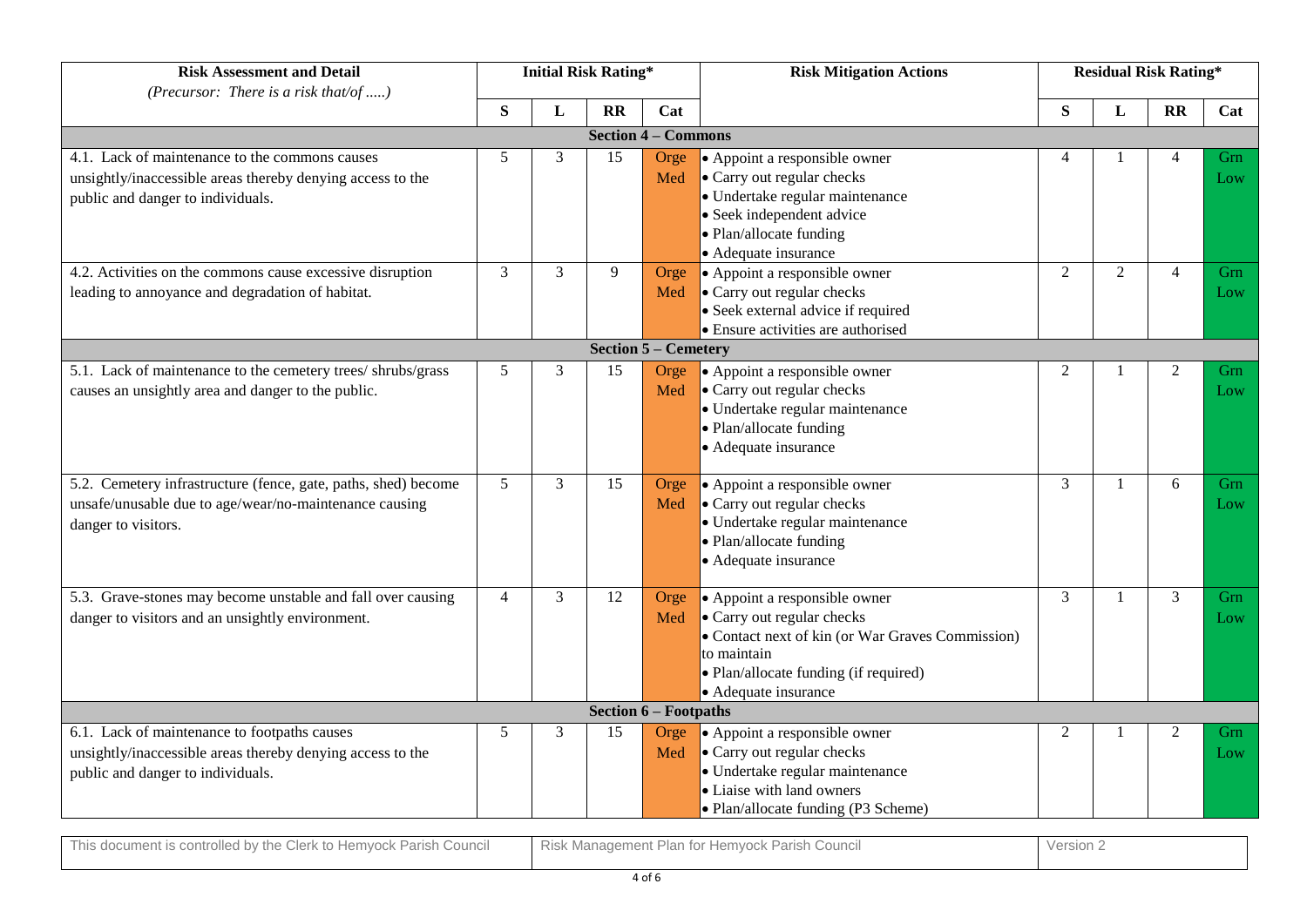| <b>Risk Assessment and Detail</b><br>(Precursor: There is a risk that/of )                                                                                                                                    |                 |   | <b>Initial Risk Rating*</b> |                           | <b>Risk Mitigation Actions</b>                                                                                                                                                                                                                                                                          |                | <b>Residual Risk Rating*</b> |                |             |  |
|---------------------------------------------------------------------------------------------------------------------------------------------------------------------------------------------------------------|-----------------|---|-----------------------------|---------------------------|---------------------------------------------------------------------------------------------------------------------------------------------------------------------------------------------------------------------------------------------------------------------------------------------------------|----------------|------------------------------|----------------|-------------|--|
|                                                                                                                                                                                                               | S               | L | <b>RR</b>                   | Cat                       |                                                                                                                                                                                                                                                                                                         | S              | L                            | $\mathbf{R}$   | Cat         |  |
| 6.2. Footpaths may become unused causing decay and lack of<br>accessibility leading to loss of right-of-way.                                                                                                  | $\overline{4}$  | 3 | 12                          | Orge<br>Med               | • Appoint a responsible owner<br>• Carry out regular checks and walk the routes<br>• Undertake regular maintenance<br>• Liaise with land owners<br>• Plan and record when paths have been walked<br>• Register footpaths and maintain accessibility.                                                    | $\overline{2}$ | $\mathbf{1}$                 | 2              | Grn<br>Low  |  |
|                                                                                                                                                                                                               |                 |   |                             | <b>Section 7 – People</b> |                                                                                                                                                                                                                                                                                                         |                |                              |                |             |  |
| 7.1. Councillors could have a conflict of interest when dealing<br>with Parish Council issues due to personal/pecuniary<br>involvement/interest in the matter leading to decisions that are<br>not impartial. | Δ               | 3 | 12                          | Orge<br>Med               | • Councillors must complete a Register of Interests<br>form and submit to the MDDC Monitoring Officer.<br>• Adhere to the Code of Conduct<br>• Be honest and transparent<br>• Declare interests relevant to PC Meeting topics<br>and record in minutes<br>• Abstain from voting/discussion as required. | 2              |                              | 2              | Grn<br>Low  |  |
| 7.2. Lack of councillors due to illness/resignation will cause<br>disruption to PC business causing loss of continuity to<br>tasks/projects in the Parish.                                                    | 4               | 2 | 8                           | Orge<br>Med               | • Manage temporary loss<br>• Distribute workload to remaining councillors<br>• Recruit new councillors (co-opt, Parish vote)<br>• Liaise with and obtain advice from MDDC                                                                                                                               | $\overline{2}$ | $\overline{2}$               | $\overline{4}$ | Grn<br>Low  |  |
| 7.3. Lack of a PC clerk due to illness/resignation will cause<br>disruption to PC business causing loss of continuity to<br>tasks/projects in the Parish.                                                     | $5\overline{)}$ | 3 | 15                          | Orge<br>Med               | • Manage temporary loss<br>• Liaise with and obtain advice from DALC<br>• Seek temporary cover<br>• Recruit new clerk (if long term)                                                                                                                                                                    | 3              | $\overline{2}$               | 6              | Orge<br>Med |  |
| 7.4. PC meetings are used by a parishioner/ pressure group to<br>disrupt the flow of meeting content thus halting PC<br>business/progress.                                                                    | $\overline{4}$  | 2 | 8                           | Orge<br>Med               | • Standing orders and Vexatious policy<br>· Strong chairmanship<br>• Declared agenda<br>• Set length of time set aside for parishioner input<br>• Consider reporting incident to Police<br><b>Section 8 – Events and Emergencies</b>                                                                    | 3              | $\overline{2}$               | 6              | Orge<br>Med |  |
| 8.1. Parties/events/celebrations sponsored by the PC are                                                                                                                                                      | 5               | 3 | 15                          | Orge                      | • Nominate responsible owner/group                                                                                                                                                                                                                                                                      | 4              |                              | $\overline{4}$ | Grn         |  |
| disrupted by an occurrence which will stop/disrupt it or cause<br>an emergency.                                                                                                                               |                 |   |                             | Med                       | $\bullet$ Ensure proper planning<br>• Conduct Risk Assessment and mitigate the risks<br>with relevant actions/precautions<br>• Adequate insurance<br>• Involve emergency services if required<br>• Traffic control if required                                                                          |                |                              |                | Low         |  |

| $-1$<br>Parish<br>This document is controlled by the Clerk to r.<br>⊢Council<br>Hemyock | <sup>-</sup> Parish<br>* Hemyock <sub>L</sub><br>Council<br>Management H<br><b>KISK</b><br>- Plan<br>$\sim$ | Version 2 |
|-----------------------------------------------------------------------------------------|-------------------------------------------------------------------------------------------------------------|-----------|
|                                                                                         |                                                                                                             |           |